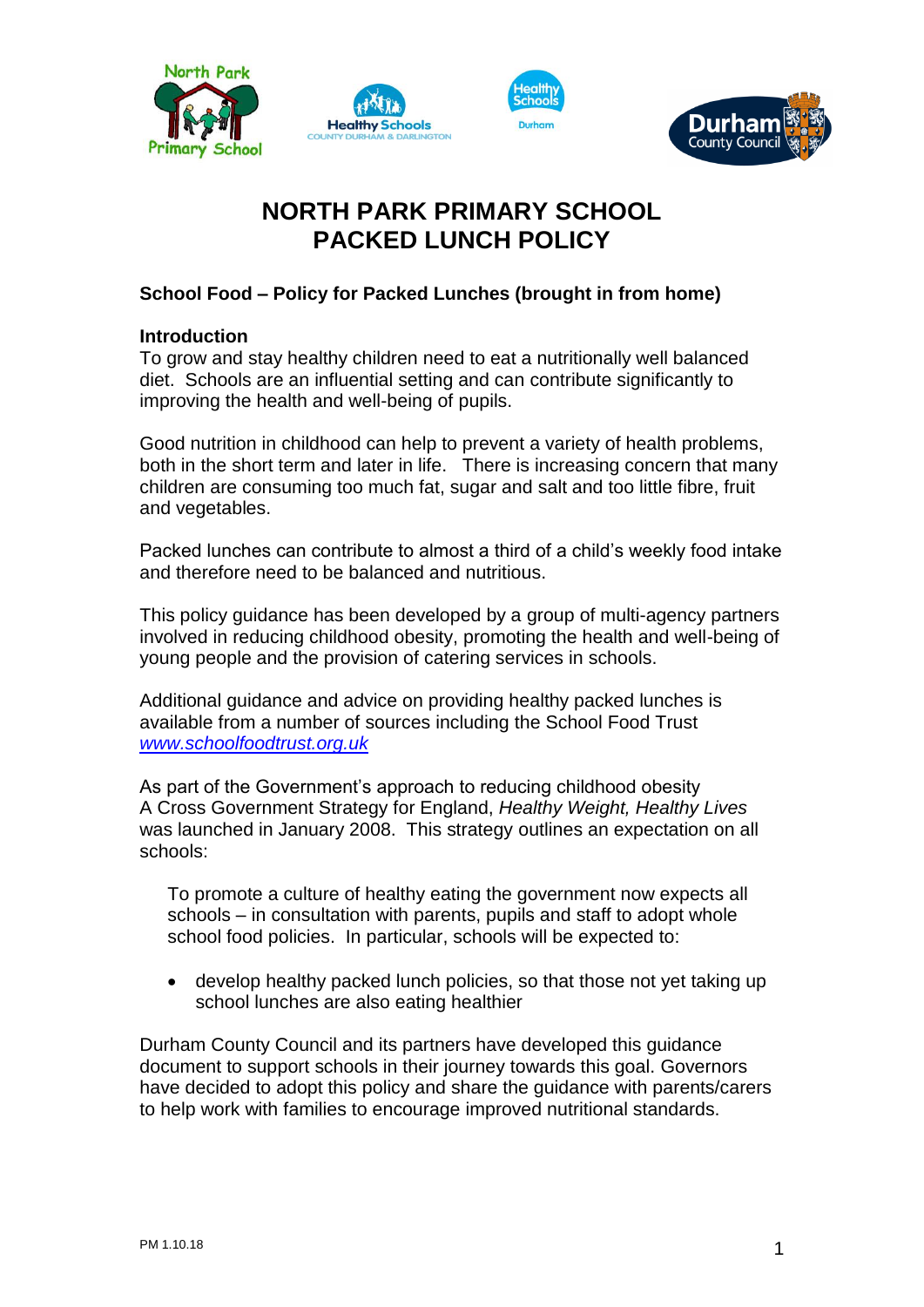# **Aim**

To ensure that packed lunches (brought in from home) reflect the new standards for school meals introduced in September 2006.

## **Rationale:**

- Schools are required to positively promote the health and well being of its pupils. Work around healthy eating is a high priority of the Every Child Matters agenda.
- The content of lunchboxes needs to reflect the requirement of schools to meet minimum food and nutrition standards for school meals. The contents of lunchboxes in some schools can be extremely unhealthy; recent audits of lunchboxes have shown that in the main they contain foods with high levels of fat, sugar and salt, and very few fruit and vegetables.
- To encourage healthy eating habits from an early age and improve the overall nutrition of pupils
- The short term effects of unhealthy packed lunches and food intake can include poor growth, tooth decay, obesity, anaemia, constipation, poor concentration and behavioural problems which may have an impact on a child's learning.
- The longer term effects of a poor diet in childhood can be an increased risk of stroke, cancer, heart disease and diabetes in adulthood.

# **Objectives**

- To improve the nutritional quality of packed lunches in schools and the eating habits of children at lunchtimes
- To develop an awareness in pupils, parents, staff and the wider community that the school takes a pro-active approach to promoting healthy eating.
- To encourage healthy eating habits in childhood that can influence health and well being in later life.
- To ensure that food brought into school (packed lunches) reflects and meets food standards for School Food (2006).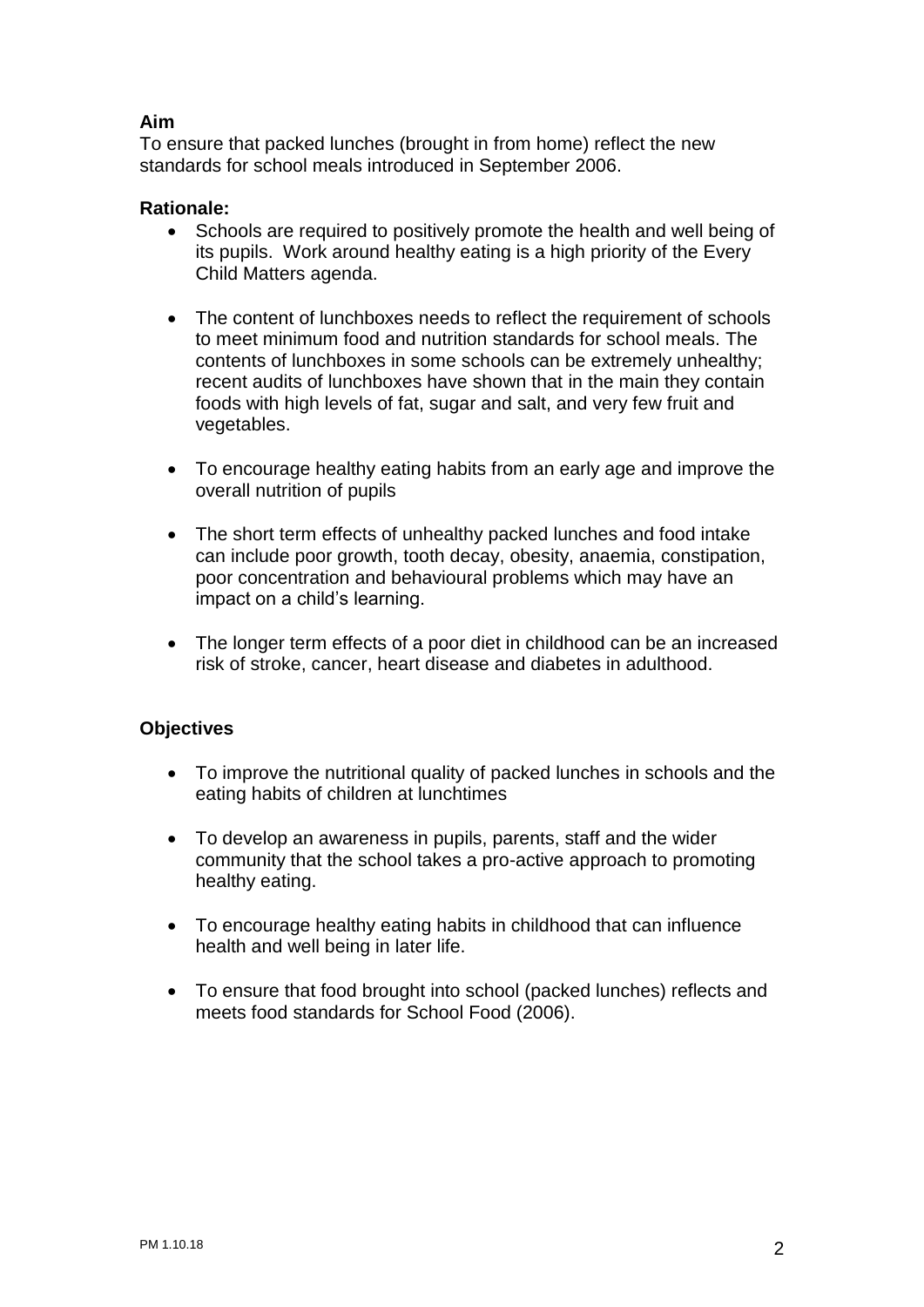#### **Implementation**

This packed lunch policy fits within a wider context of promoting a whole school approach to food and healthy eating.

Children's packed lunches should be based on the 'Eatwell Guide' model which shows items the 5 main food groups; (Food Standards Agency).



Available at<https://www.gov.uk/government/publications/the-eatwell-guide>

Advice suggests that the following guidance on food groups and what to include should be considered when creating packed lunches:

## **Bread, Rice, Potatoes, Pasta**

These starchy foods are a healthy source of energy. Packed lunches should include 2 or more portions.

#### **Fruit and Vegetables**

These foods provide vitamins, minerals and fibre. Lunches should include at least 1 portion of fruit and 1 portion of vegetables / salad, or more.

#### **Milk and Dairy foods**

These foods provide calcium for healthy bones and teeth. Include 1 portion at lunch

#### **Meat, Fish, Eggs, Beans**

These foods provide protein for growth. Packed lunches should include 1 portion of these foods

#### **Foods and drinks high in fat and / or sugar**

It is important not to fill up on too many foods that are high in fat and / or sugar at the expense of other more nutritious foods. Limiting high fat and sugar foods will help protect young people from becoming overweight as well as helping prevent tooth decay, heart disease, stroke, and diabetes. This is why sweets, chocolate, crisps, cereal bars, fruit bars, toffee/salted popcorn, squash and fizzy drinks are no longer available in schools. Please support your school by following the guidance below regarding these food items**. (see box below)**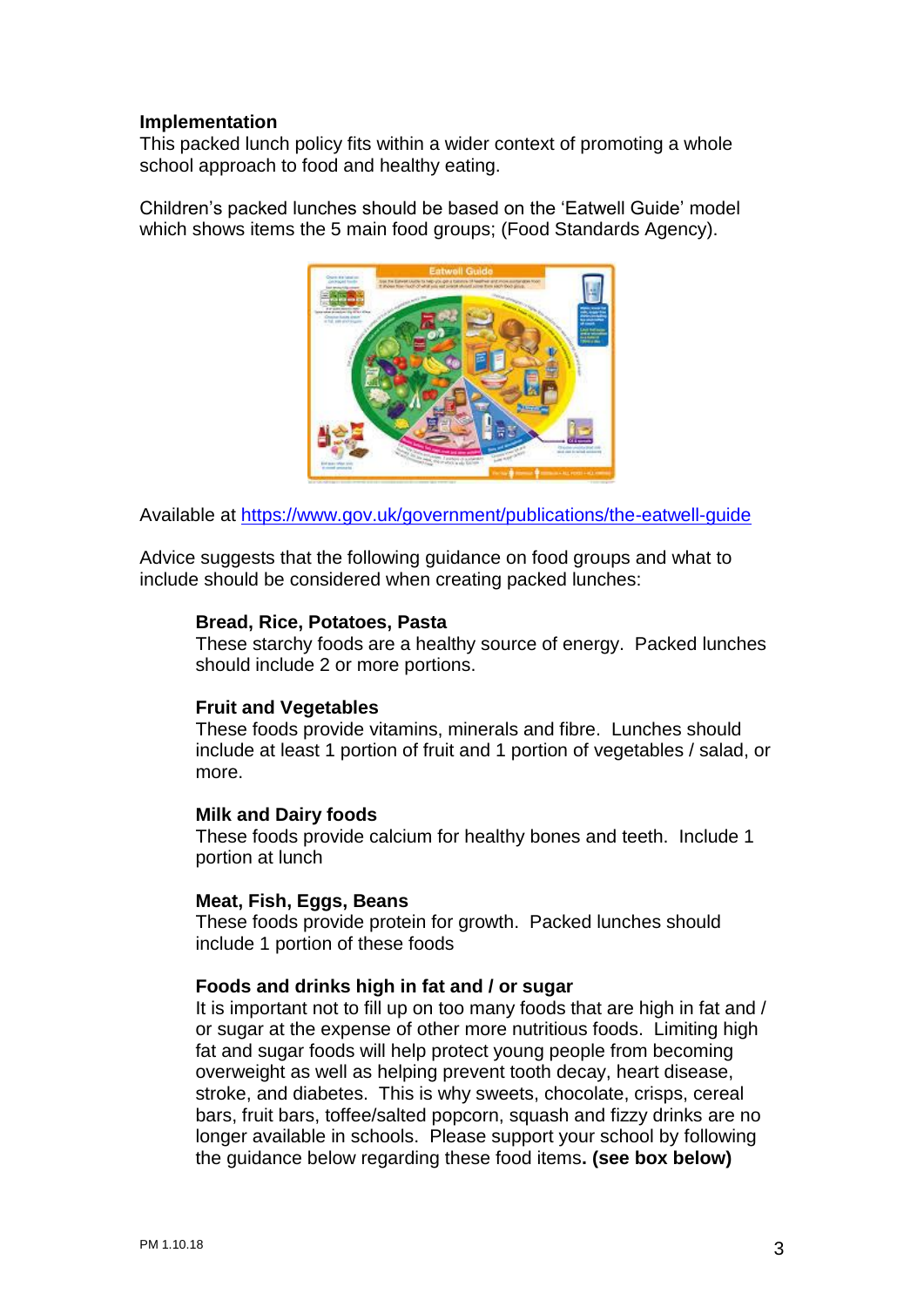# *School Guidance* To ensure consistency and to keep packed lunches in line with food standards for school meals, packed lunches at North Park Primary **should not** contain the following: Fizzy / sugary drinks in cartons, bottles or cans Chocolate-coated products / sweets / confectionary Chewing gum Hot food in flasks (for health and safety reasons) The following items are **not recommended** as they contain high amounts of fat and sugar – if parents/carers choose to send them in they should be limited and only occasional treats as opposed to daily: Cereal bars, fruit bars Chocolate spread as a filling for sandwiches Sugared / toffee and salted popcorn Crisps or any packet savoury snacks high in salt and fat As we have children in school with allergies we also ask that nut based products are avoided, e.g.: Salted nuts Nutella spread

**Drinks –** any drinks provided in lunch boxes **should only** include either plain water, milk (semi-skimmed), unsweetened fresh fruit juice, diluted fresh fruit juice, fruit or dairy based smoothies. School offers **ALL** children water and milk at lunchtime.

Additional information is available with ideas and examples of foods that can be included in packed lunches at the *School Food Trust [www.schoolfoodtrust.org.uk](http://www.schoolfoodtrust.org.uk/)*

## **Waste and Disposal**

The school will, within reason, send any uneaten packed lunch food items back home. The rationale for this is that parents can also monitor what their child has consumed during the day and then raise any concerns over their child's food intake with the school.

#### **Promotion of Healthy Packed Lunches**

There will be ongoing promotion of the need to provide healthy packed lunches through:

Pupil, parent / carers newsletters School brochure School Packed Lunch Policy Health weeks / healthy eating activities Curriculum content Parents evenings / parent consultations School website